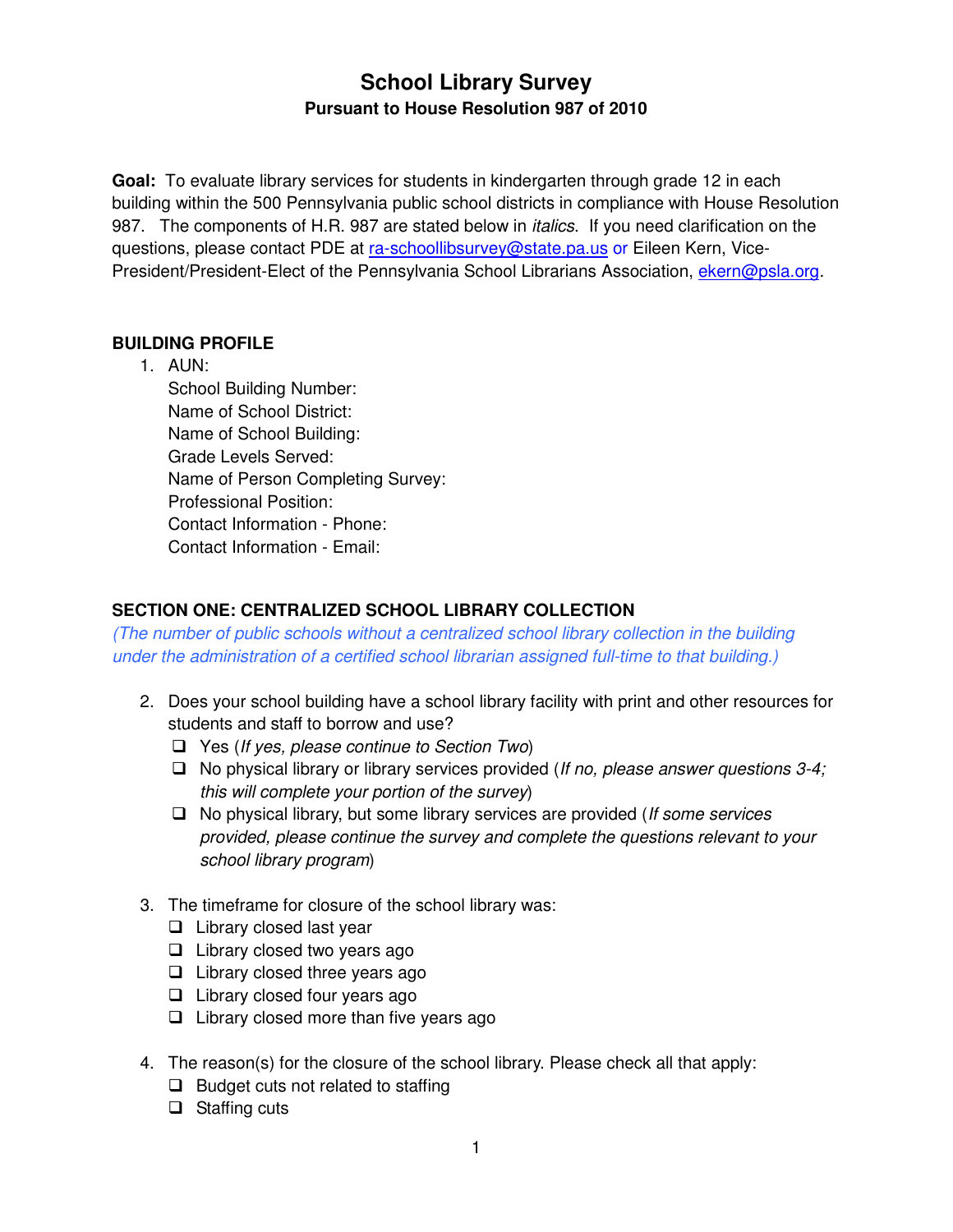- **D** Attrition
- $\Box$  Collection was too old to be useful and the cost to update too prohibitive
- □ Space needed for other purposes
- **Q** Lack of use
- **Q** Other \_\_\_\_\_\_\_\_\_\_\_\_\_\_\_\_\_\_\_\_\_\_\_

## **SECTION TWO: CERTIFICATION OF PROFESSIONAL STAFFING**

(The ratio of certified school librarians to students)

- 5. The school librarian(s) in this building is:
	- $\Box$  A certified school librarian (area of certification is K-12 library science)
		- $\circ$  Number of staff certified in K-12 library science
			- D One
			- D Two
			- **D** Three
	- □ A certified educator in another discipline (i.e. English, Reading, Elementary Education, etc.)
		- $\circ$  Number of certified educators serving as school librarians whose certification does not include K-12 library science
			- D One
			- D Two
			- **D** Three
	- $\Box$  No certified educator serves as a school librarian in this building

 Answer questions 6-8 for certified school librarian(s) that serve this building, Answer questions 9-10 for certified educator(s) in another discipline that serve as the school librarian in this building.

- 6. For each certified school librarian, complete the line below. The average number of hours per week the school librarian(s) is assigned to serve as the school librarian in this building.
	- Librarian A \_\_\_\_\_\_\_\_\_\_\_\_\_ Librarian B \_\_\_\_\_\_\_\_\_\_\_
	- Librarian C \_\_\_\_\_\_\_\_\_\_\_
- 7. The ratio of certified school librarians to students in this building (express as 1:700, 0.5:510, etc.) \_\_\_\_\_\_\_\_\_\_\_\_\_\_\_\_\_\_\_\_\_\_\_
- 8. This year's professional staffing of certified school librarian(s) reflects an
	- $\Box$  Increase over three years ago
	- $\Box$  Same as three years ago
	- $\Box$  Decrease from three years ago
	- D Don't know
- 9. For each certified educator serving as a school librarian whose certification does not include K-12 library science, complete the line below. The average number of hours per week this educator(s) is assigned to serve as the school librarian **in this building**.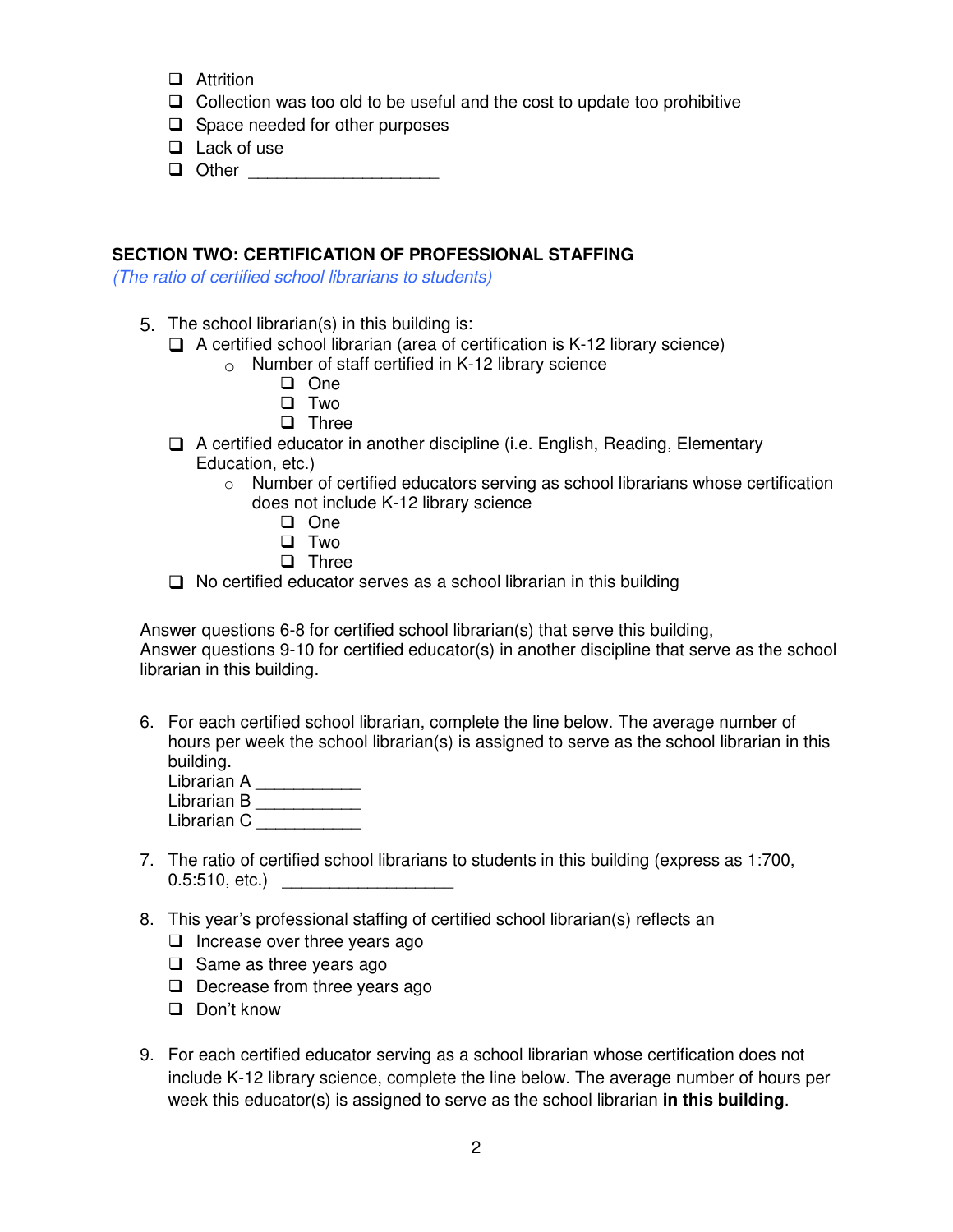Librarian A \_\_\_\_\_\_\_\_\_\_\_\_\_\_\_ Librarian B \_\_\_\_\_\_\_\_\_\_\_\_\_\_\_ Librarian C \_\_\_\_\_\_\_\_\_\_\_\_\_\_\_

- 10. This year's professional staffing of educator(s) certified in another discipline who serve as a school librarian in this building reflects an
	- □ Increase over three years ago
	- $\Box$  Same as three years ago
	- $\Box$  Decrease from three years ago
	- D Don't know

## **SECTION THREE: SUPPORT STAFFING**

 (The assignment of other support staff to work in school libraries, the number of such other staff, and their qualifications)

 Library support staff assist students and teachers in the library and perform library-related tasks. In answering these questions, support staff must work under the direction of the school librarian (whether certified or not).

- 11. Number of library support staff assigned to this school library.
	- D One
	- D Two
	- **D** Three
	- D Four
	- **D** Five or more
	- □ No library support staff
- 12. The total number of hours per week that library support staff work in this school library. (Combined hours of all paid library support staff.)
	- $\Box$  1-9 hours
	- $\Box$  10-19 hours
	- $\Box$  20-39 hours
	- $\Box$  40-59 hours
	- $\Box$  60-79 hours
	- □ 80 hours or more
	- $\Box$  No paid support staff
- 13. The average number of adult volunteers who work in this school library in a typical week.
	- $\Box$  1-10 adult volunteers
	- $\Box$  11-20 adult volunteers
	- $\Box$  21-30 adult volunteers
	- $\Box$  31 or more volunteers
	- □ No adult volunteers
- 14. The average number of hours per week that volunteers work in this school library. (Combined total of all volunteers)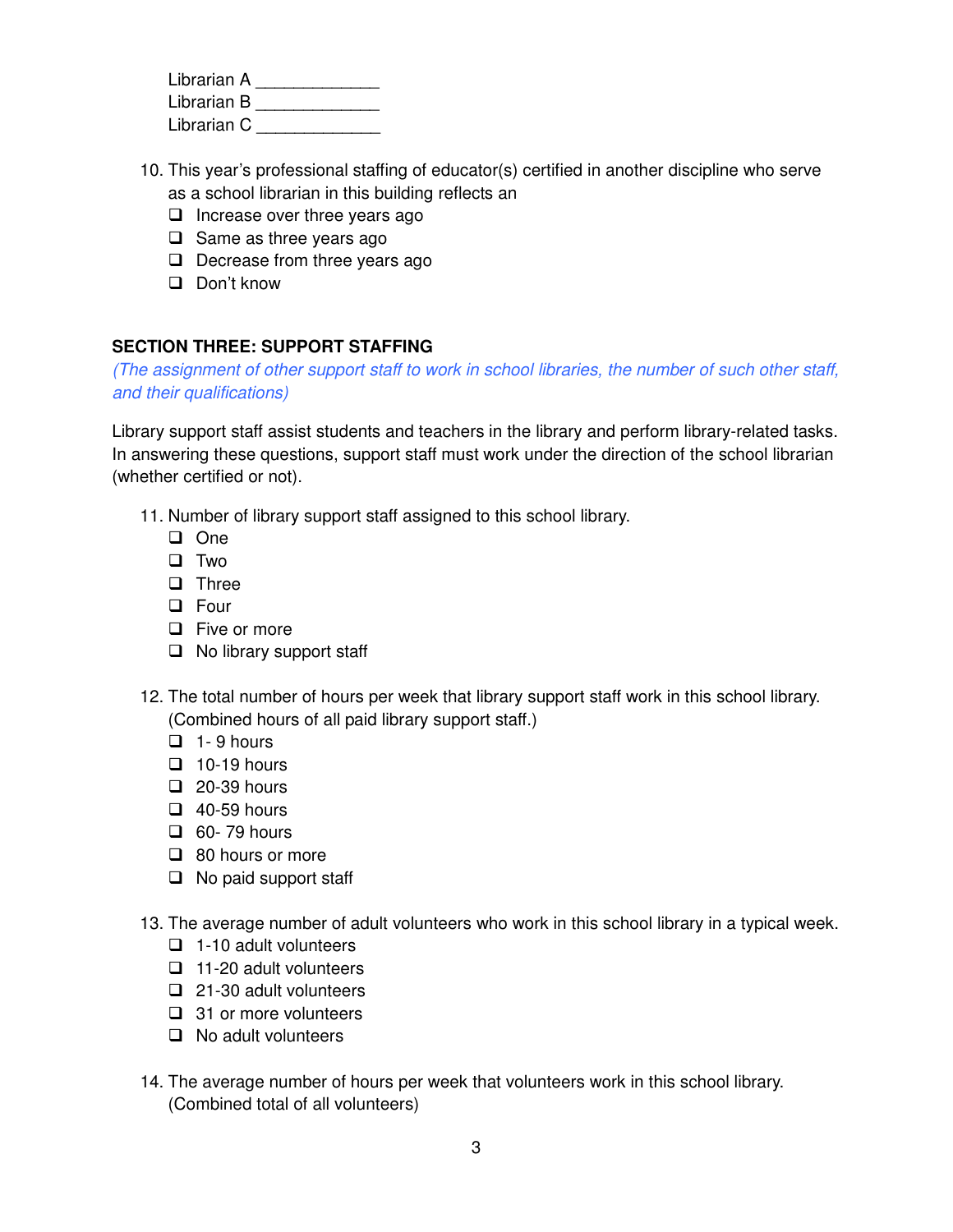- □ 1-9 hours per week
- □ 10-19 hours per week
- 20-29 hours per week
- □ 30-40 hours per week
- □ 41 hours or more
- **D** None

## **SECTION FOUR: LIBRARY ACCESS**

(The number of hours that students have access to the school library in their building per day)

- 15. The average number of hours per week the school library is open for teachers and students to use and staffed by a certified school librarian. \_\_\_\_\_\_
- 16. The average number of hours per week the school library is open for teachers and students to use and staffed by someone other than a certified school librarian.
- 17. The average number of hours per week the school library is open beyond the student school day.
	- $\Box$  1-4 hours

\_\_\_\_\_\_\_\_\_\_\_

- $\Box$  5-9 hours
- $\Box$  10-14 hours
- $\Box$  15 hours or more
- **D** None

## **SECTION FIVE: PRINT AND ELECTRONIC RESOURCES**

 (The amount of up-to-date and useful print and electronic resources to which students and teachers have access through school library services)

#### **Print Resources**

18. Number of books in print format in this library. \_\_\_\_\_\_\_\_\_\_\_

- 19. Number of books in print format per student. \_\_\_\_\_\_\_\_\_\_\_\_\_\_
- 20. Number of current print and newspaper magazine subscriptions for this library.

## **Electronic Resources**

 $\overline{\phantom{a}}$ 

- 21. Number of licensed, web-based, informational databases that students can access (excluding P.O.W.E.R Library Resources; count by database title). \_\_\_\_\_\_\_\_\_\_\_\_\_
- 22. Number of eBooks available (excluding P.O.W.E.R Library resources or resources supplied outside of your District.) \_\_\_\_\_\_\_\_\_\_\_\_\_\_\_\_\_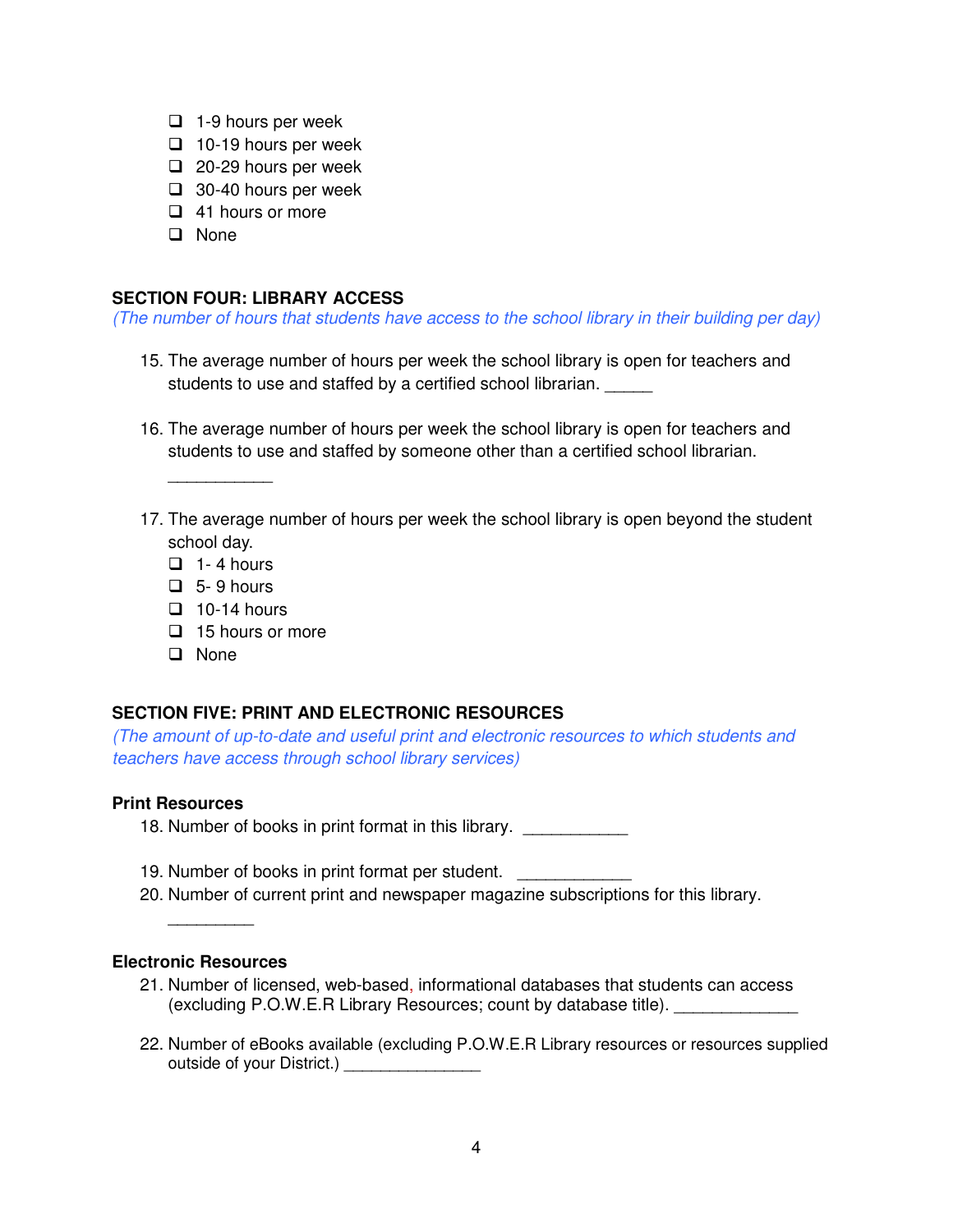- 23. Number of video materials (i.e. VHS Cassettes, DVDs) available for use in this library.
- 24. Number of audio materials (i.e. Audio books, CDs, music on tape) available for use in this library. \_\_\_\_\_\_\_\_\_\_\_\_\_\_\_\_\_\_

#### **Automated/Online Catalog**

 $\overline{\phantom{a}}$ 

- 25. This school library has an automated/online catalog that students and teachers can access anywhere inside the school building.
	- D Yes
	- D No
- 26. This school library has an automated/online catalog that students, teachers, and parents can access remotely from outside the school building.
	- D Yes
	- D No

## **SECTION SIX: AGE AND CONDITION OF COLLECTION**

(The average age and condition of books and technology in school libraries)

#### **Age of Print Resources**

- 27. Average age of the print book collection in this library. \_\_\_\_\_\_ (4 digit year)
	- $\Box$  Check this box if data is unavailable from automation system or no automation system
- 28. Average age of the print book collection in this library with designation within the Dewey Decimal 600 section. \_\_\_\_\_ (4 digit year)
	- $\Box$  Check this box if data is unavailable from automation system or no automation system

## **Age of Audiovisual Resources**

- 29. Average age of the video materials (i.e. VHS Cassettes, DVDs) in this library. \_\_\_\_\_\_\_\_\_
	- (4 digit year)
		- $\Box$  Check this box if data is unavailable from automation system or no automation system
- 30. Average age of the audio materials (i.e. audio books, CDs, music on tape) \_\_\_\_\_\_\_\_\_ (4 digit year)
	- $\Box$  Check this box if data is unavailable from automation system or no automation system
- 31. Number of district-funded licensed productivity tools students can access to create projects (i.e. Microsoft Word, Microsoft Excel, Microsoft PowerPoint, Inspiration,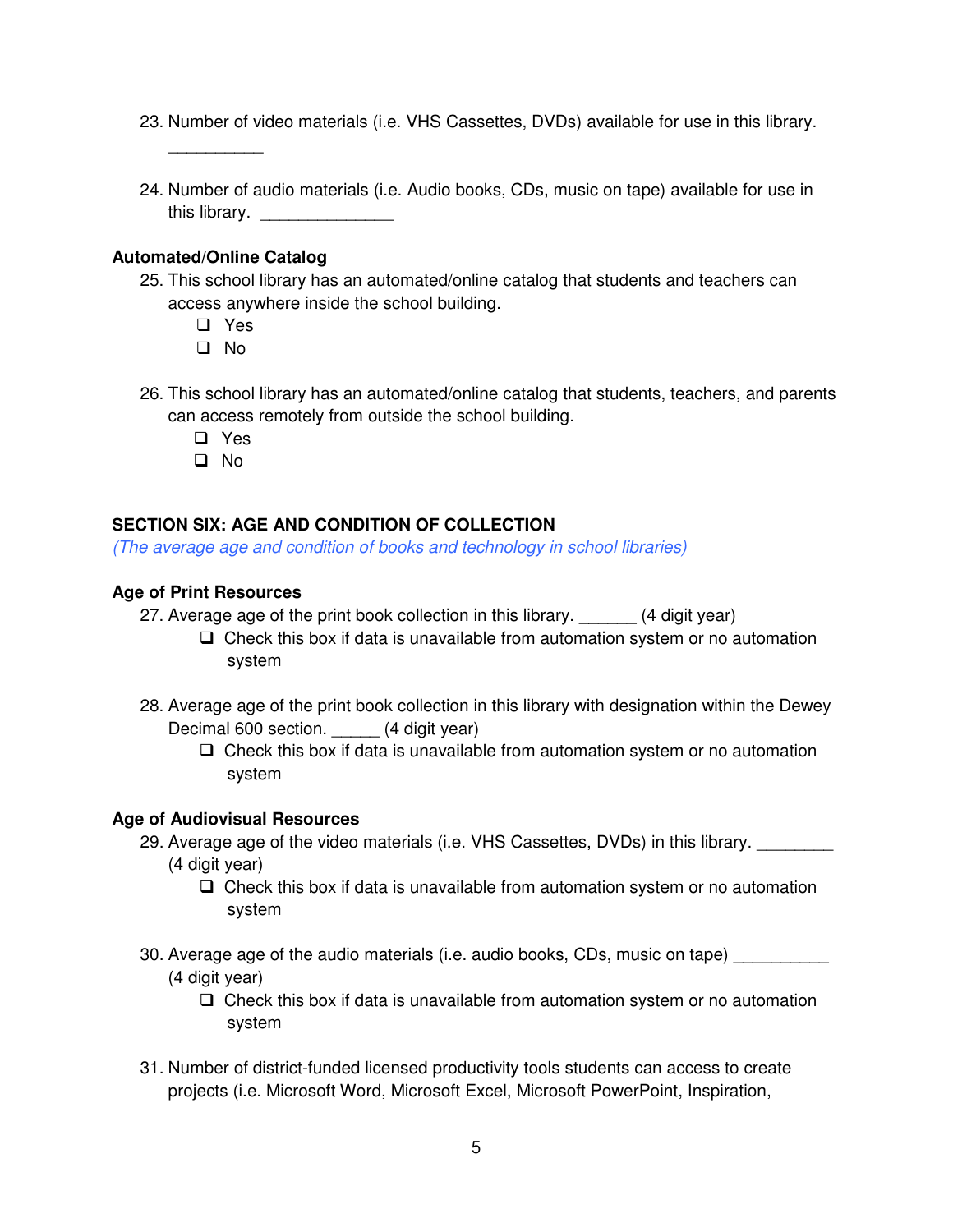Kidspiration, Adobe Creative Products, Camtasia, or similar tools) Note: Please count each individual title

- $\Box$  1-3
- $\Box$  4-6
- $\Box$  7-9
- $\Box$  10 or more
- □ None
- 32. Considering the school district's filtering software, are students able to access and utilize web-based productivity/collaboration tools (i.e. wikis, blogs, Google Docs, OpenOffice, Audacity, or similar tools) via the school network?
	- $\Box$  Yes, with unlimited access
	- □ Yes, with limited access
	- D No access

## **SECTION SEVEN: FUNDING**

 (The amount of funding from each and all sources being spent annually over the last ten years for school library resources and services)

 Please complete following questions with regard to annual financial data for this school library for as many years as possible.

 \*NOTE: "Instructional resources" include all materials that students and teachers have access to for learning that are either housed in or licensed by the school library (i.e., library books, AV, magazines, and electronic databases and other resources). Do not include supplies, equipment, library automation licenses or equipment maintenance contracts. Do not include budget costs for library staffing.

 33. Amount spent per student by the district for instructional resources for this school library to the nearest dollar amount. Mark appropriate box.

|               | $$1 -$<br>\$10 | $$11-$<br>\$15 | $$16-$<br>\$20 | $$21-$<br>\$25 | $$26-$<br>\$30 | $$31-$<br>\$35 | \$36-<br>\$40 | $$41-$<br>\$45 | $$45-$<br>\$50 | \$51<br>or<br>more | No<br>district<br>funding | Not<br>avail-<br>able |
|---------------|----------------|----------------|----------------|----------------|----------------|----------------|---------------|----------------|----------------|--------------------|---------------------------|-----------------------|
| 2009-<br>2010 |                |                |                |                |                |                |               |                |                |                    |                           |                       |
| 2008-<br>2009 |                |                |                |                |                |                |               |                |                |                    |                           |                       |
| 2007-<br>2008 |                |                |                |                |                |                |               |                |                |                    |                           |                       |
| 2006-         |                |                |                |                |                |                |               |                |                |                    |                           |                       |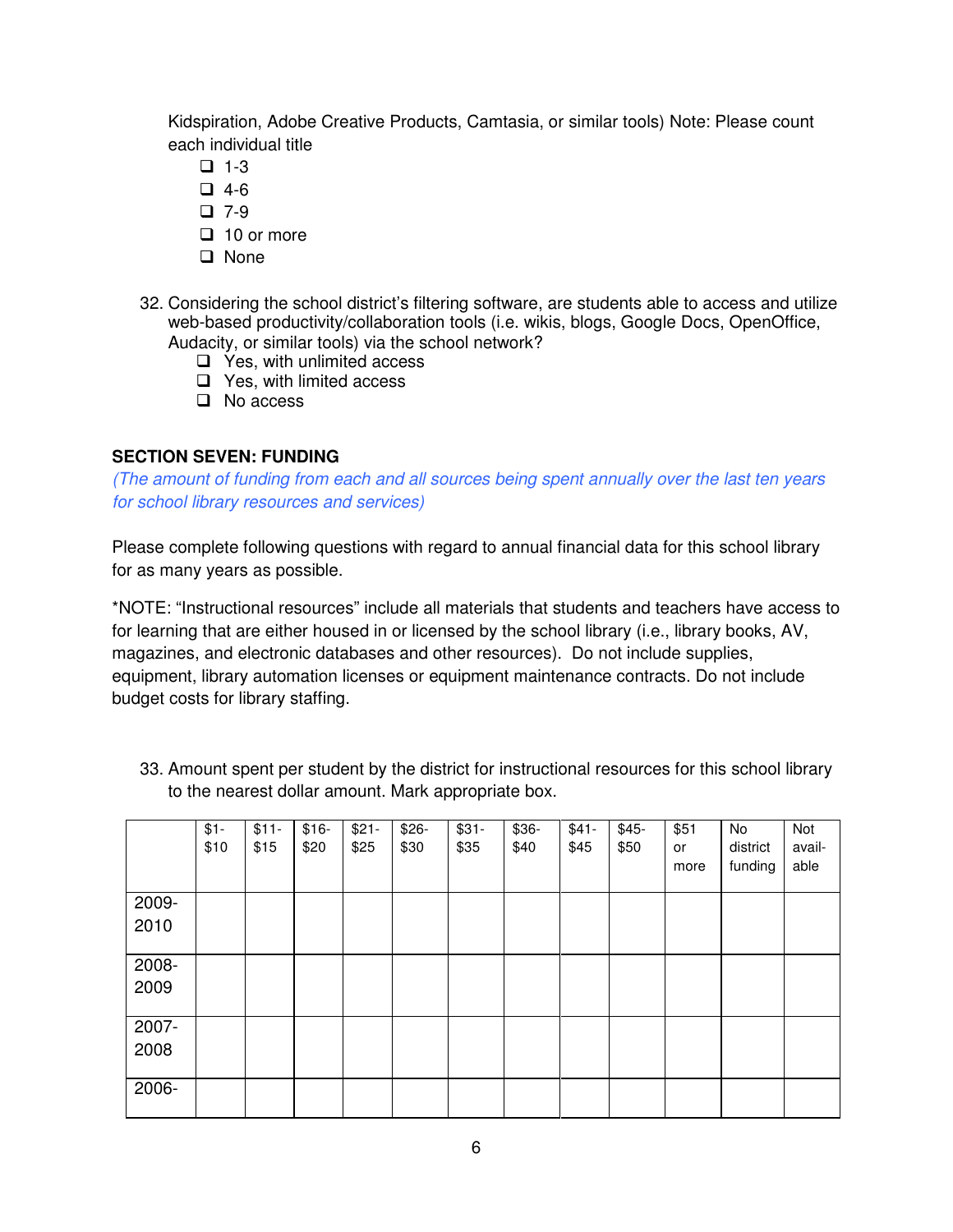| 2007     |  |  |  |  |  |  |
|----------|--|--|--|--|--|--|
| 2005-    |  |  |  |  |  |  |
| 2006     |  |  |  |  |  |  |
| $2004 -$ |  |  |  |  |  |  |
| 2005     |  |  |  |  |  |  |
| $2003 -$ |  |  |  |  |  |  |
| 2004     |  |  |  |  |  |  |
| 2002-    |  |  |  |  |  |  |
| 2003     |  |  |  |  |  |  |
| $2001 -$ |  |  |  |  |  |  |
| 2002     |  |  |  |  |  |  |
| $2000 -$ |  |  |  |  |  |  |
| 2001     |  |  |  |  |  |  |

- 34. Within the past two years, the school library program's outside funding (PTA/PTO, grants, fundraisers, etc.) reflects:
	- $\Box$  An increase of outside funding
	- $\Box$  No change in outside funding
	- $\Box$  A decrease of outside funding
	- $\Box$  This school library receives no outside funding

## **SECTION EIGHT: AGE OF TECHNOLOGICAL EQUIPMENT**

 (The availability of up-to-date, functional, Internet-connected computers for student use in school libraries)

## **Access and Age of Computers**

- 35. Number of computers (including work stations, laptops and similar devices) housed in this library and/or library lab with Internet connectivity that were purchased or leased in the last five years.
	- $\Box$  0
	- $\Box$  1-9
	- $\Box$  10-19  $\Box$  80-99
	- $\Box$  20-39
	- $\Box$  0  $\Box$  40-59
	- $\Box$  1-9  $\Box$  60-79
		- $\Box$  80-99
	- D 20-39 D over 100 computers
- 36. Number of computers (including work stations, laptops and similar devices) housed in this library and/or library lab with Internet connectivity that were purchased or leased more than five years ago.  $\Box$  0 D 1-9
	- $\Box$  0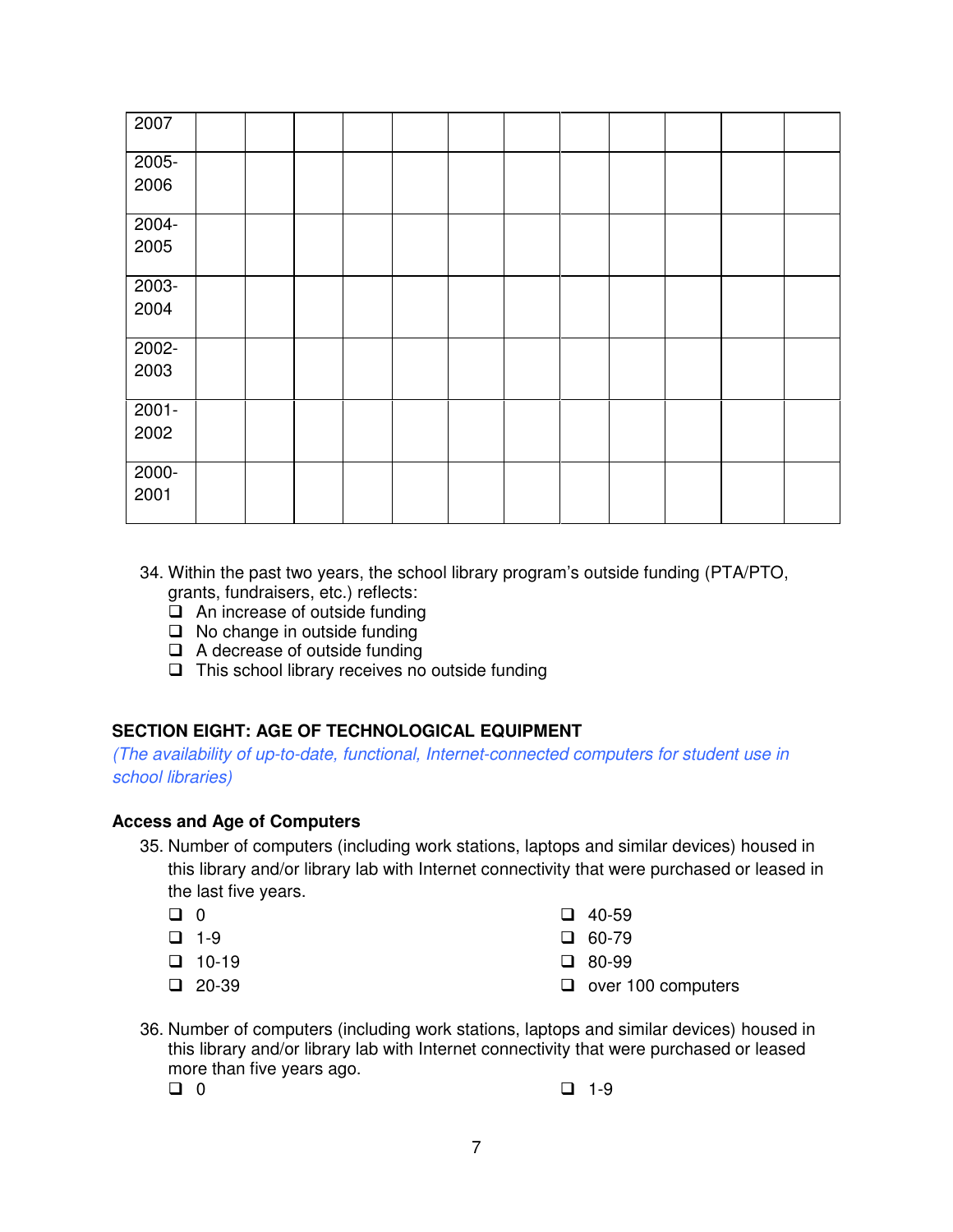- $\Box$  10-19
- $\Box$  20-39
- $\Box$  40-59
- $\Box$  10-19  $\Box$  60-79
- $\Box$  20-39  $\Box$  80-99
- D 40-59 D over 100 computers
- 37. Number of computers throughout the school networked to school library resources (online catalog, licensed databases, etc.).
	- $\Box$  0
	- $\Box$  0 D 150-199
	- $\Box$  1-19  $\Box$  1-19  $\Box$  200-249
	- $\Box$  20-59  $\Box$  20-59  $\Box$  249-299
	- $\Box$  60-99
	- $\Box$  100-149
	- D 60-99 D over 300 computers
- 38. This building has a one-to-one student laptop program.
	- D Yes
	- D No

## **SECTION NINE: LIBRARY SERVICES AND PROGRAMS**

 (The kinds of other library services and programs provided by school libraries to support students and teachers.) **If no certified educator serves as a school librarian in this building, please skip this section.** 

- 39. The average number of hours per week the school librarian(s) spends delivering instruction in this school library. \_\_\_\_\_\_\_\_\_\_\_\_\_\_
- 40. The type of scheduling used in this school library is:
	- $\Box$  Fixed (regularly scheduled classes)
	- $\Box$  Flexible (classes scheduled based on need by the teacher and the librarian; schedule varies from week to week)
	- $\Box$  Combination of fixed and flexible
- 41. The average number of hours per week the school librarian(s) is assigned other non- library related duties (i.e. bus duty, lunch duty, recess duty, hall duty, detention duty, etc.) to the closest quarter hour.
	- $\Box$  Less than one hour
	- $\Box$  1- 1.75 hours
	- $\Box$  2- 2.75 hours
	- $\Box$  3- 3.75 hours
	- $\Box$  4-4.75 hours
	- $\Box$  5- 5.75 hours
	- □ Six hours or more
	- □ Not assigned other non-library duties
- 42. The number of group visits per typical week (i.e. Number of whole classes or smaller groups, not number of individuals in such groups)
	- $\overline{a}$  1-10 groups
	- $\Box$  11-20 groups
	- $\Box$  21-30 groups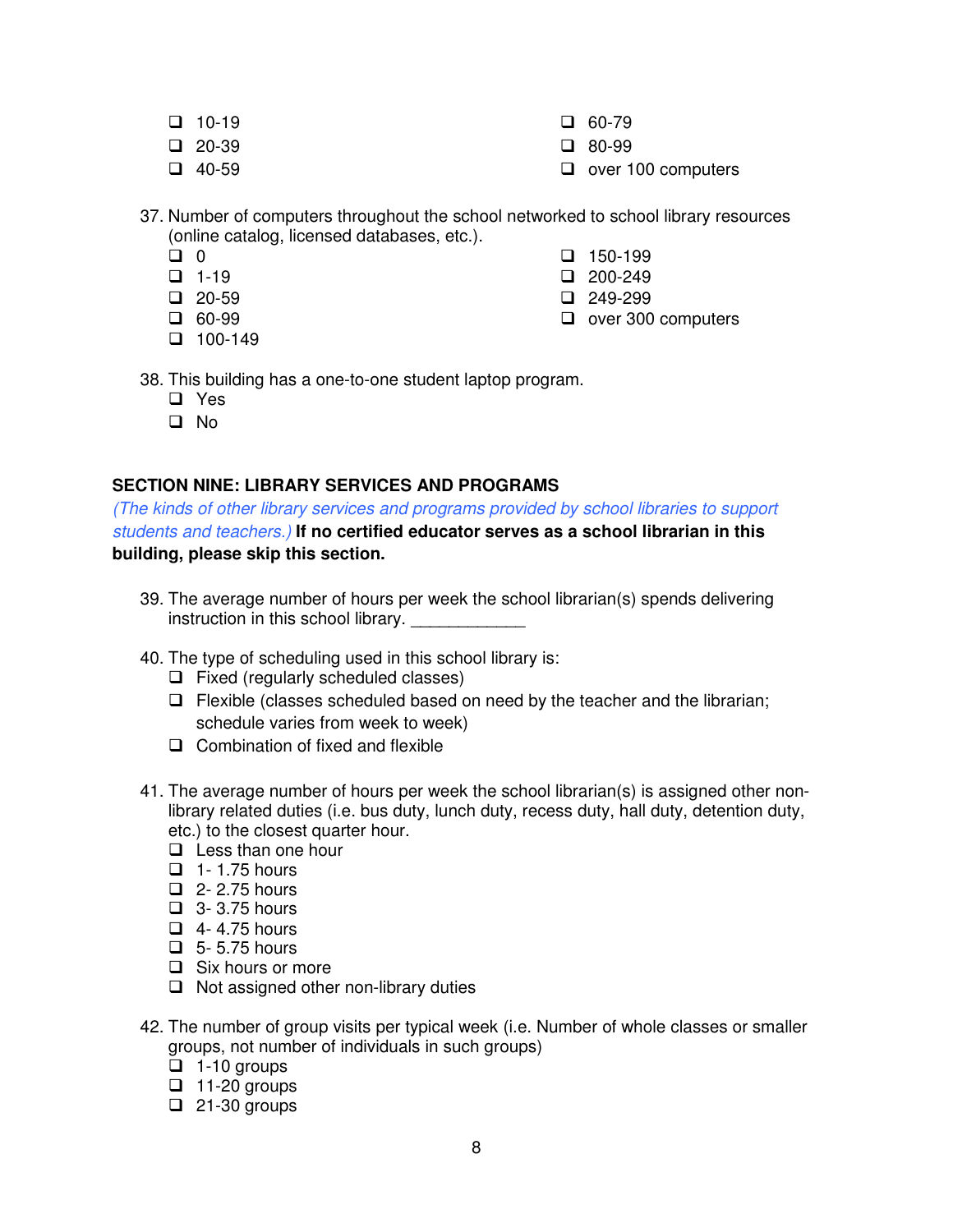- $\Box$  31-40 groups
- $\Box$  41-50 groups
- $\Box$  51 groups or more
- 43. The average number of hours per week the school librarian(s) engages students in activities to improve their ability to read and/or motivate them to read. (i.e. book selection, book clubs, book talks, literature circles, book fairs, etc.)
	- $\Box$  1-5 hours
	- $\Box$  5.25- 10 hours
	- $\Box$  10.25- 15 hours
	- $\Box$  15.25- 20 hours
	- $\Box$  20.25-25 hours
	- O More than 25 hours
- 44. The school librarian's instruction is based upon a library and/or information literacy curriculum.
	- $\Box$  Yes, the information literacy curriculum used in this building is part of a grade- leveled or sequenced, board and/or district-approved K-12 written curriculum that has been written or revised in the past five years.
	- $\Box$  Yes, the information literacy curriculum used in this building is part of a grade- leveled or sequenced, board and/or district-approved K-12 written curriculum that has been written or revised more than five years.
	- $\Box$  Yes, the information literacy curriculum used in this building has been written in the last five years, but is not part of a K-12 sequenced written curriculum.
	- $\Box$  Yes, the information literacy curriculum used in this building was written more than five years ago, but is not part of a K-12 sequenced written curriculum.
	- □ The school librarian does not utilize a written information literacy curriculum.
- 45. Time is allocated within the daily, weekly or cycle schedule for the school librarian to collaborate with classroom teachers on student-focused instructional units.
	- D Yes
	- D No
- 46. The average number of hours per week the school librarian spends meeting with teachers in this building to plan instruction.
	- **Q** Less than one hour
	- $\Box$  1-2 hours
	- $\Box$  2.25 3 hours
	- $\Box$  3.25 4 hours
	- $\Box$  4.25 5 hours
	- $\Box$  More than 5 hours
- 47. The name(s) of building and/or district leadership committees on which the school librarian serves. (Click all that apply)
	- **Q** Curriculum
	- $\Box$  Technology